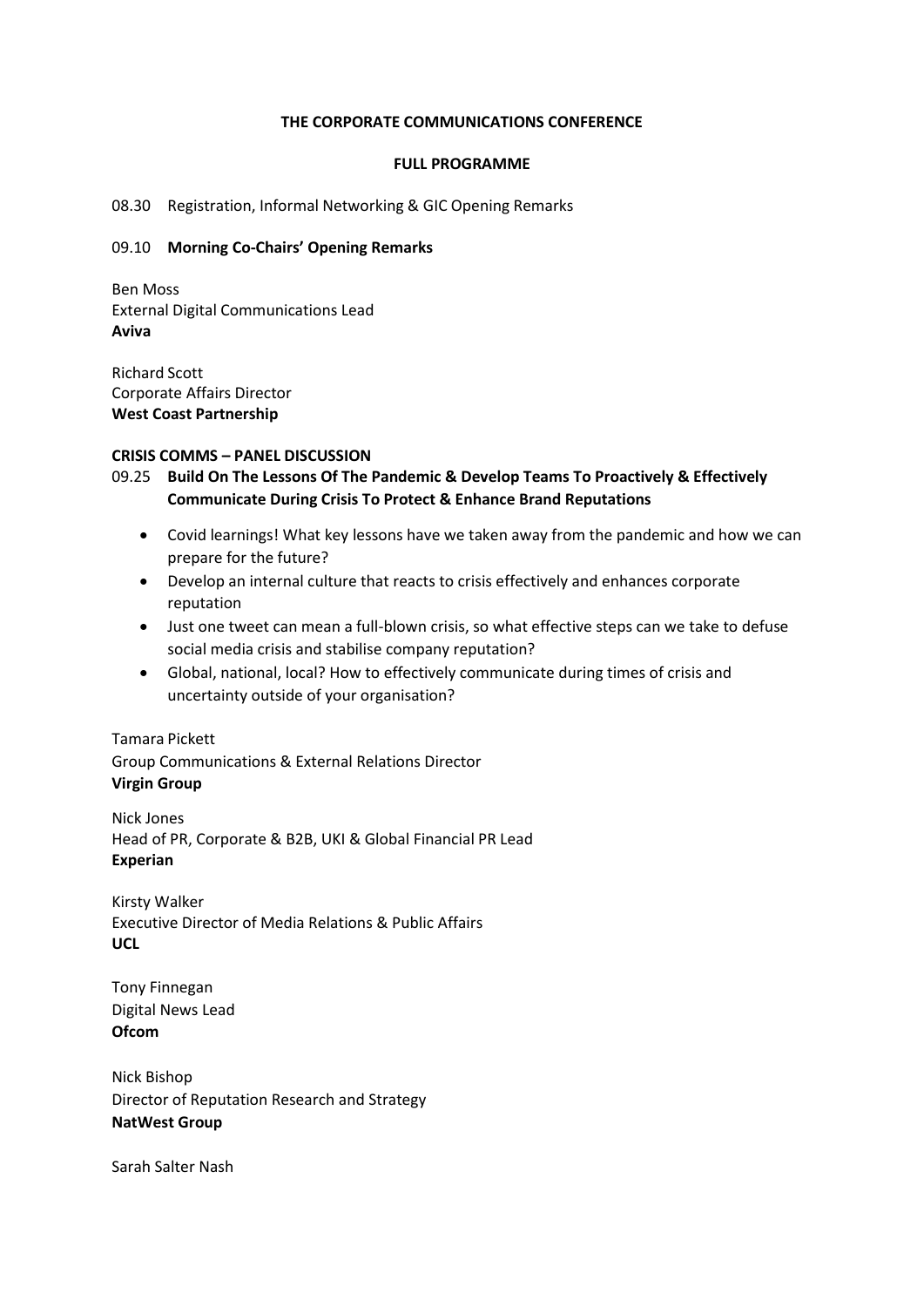# Director, Corporate & Crisis **Hanover Communications**

# 10.05 **Mapping Corporate Reputation & The Dawn Of A New Kind Of Reputation Data**

Reputation has never been more important for business performance. Recent research shows that close to 30% of market capitalization is underpinned by a company's reputation. Our own research has shown that 72% of business leaders believe reputation will be a bigger driver of business performance than margin in the next five years.

This heightened focus on perception poses new challenges and opportunities for comms leaders, as they try to understand what's driving loyalty and trust in a brand and help businesses answer the burning questions around reputation. In order to do this effectively, organizations need to make sense of all the data available to them, in particular the unstructured, fragmented data around reputation.

In this session, Signal AI CEO David Benigson will discuss how to use reputation data to answer some of these questions, such as:

- What's driving trust in my company and how does this change over time?
- How do I make sure we spot oncoming risks or threats early? How do I diagnose them and build an appropriate response to them?
- What are the rising issues and opportunities that we should be aware of?
- What impact is our reputation having on our business? How is our reputation affecting employee satisfaction, candidate diversity and awareness, financial performance and share price? How can I show this with quantifiable data?

David Benigson CEO **Signal AI**

# **INTERNAL COMMS & EMPLOYEE ENGAGEMENT**

10.20 **Develop Internal Cultures That Engage Employees During Remote & Hybrid Working To Increase Company Cohesion & Amplify Your Message**

- Working from home or hybrid and ensure your comms are driving your organisation to be a cohesive unit?
- Arm employees with the right tools to become brand ambassadors and build corporate reputation through peer-to-peer advocacy
- In times of crisis, which effective methods can be used to keep information flowing to employees quickly and confidently when working across different locations?

Penny Mitchell

Head of Internal Communication **Department of Business, Energy & Industrial Strategy**

10.45 Morning Refreshment Break With Informal Networking

### 11.15 **Measurement Frameworks For An Effective ESG Strategy**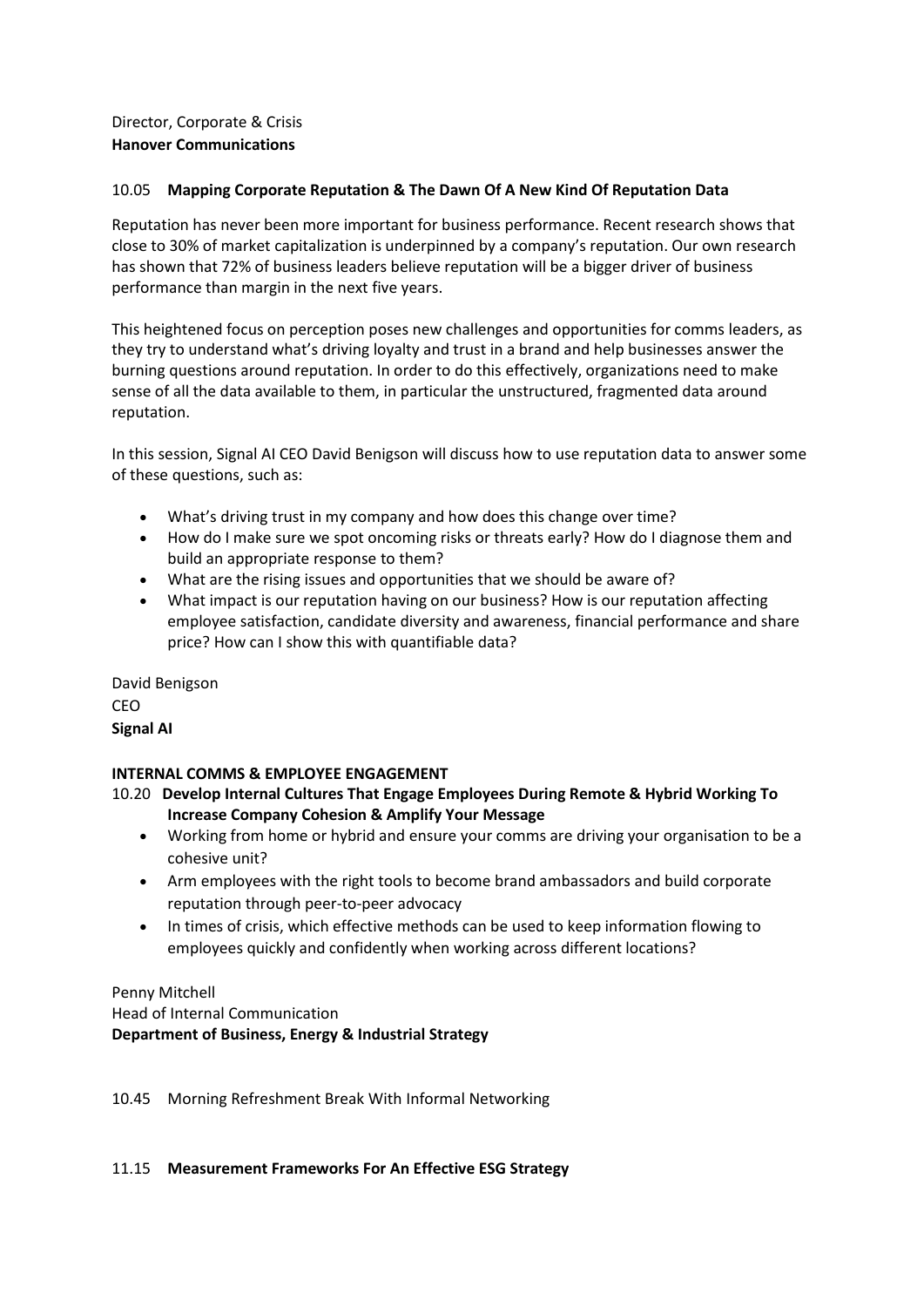- The Rise of ESG as a Brand Priority
- Why is ESG so important?
- Frameworks for Measuring Impact
- Outlook for ESG going forward

Wesley Mathew Head of Marketing, EMEA South **Meltwater**

### **CORPORATE REPUTATION**

# 11.30 **Join Up The Dots Of Your Reputation Strategy To Develop A Resilient Company Brand That Mitigates Crisis & Promotes Your Organisation**

- It can take years to build, and minutes for twitter to tear it down! How can we strengthen brand reputations to withstand the rigours of social media?
- Engage employees to be advocates for your brand and harness the power of your colleagues to boost your corporate reputation
- Knit together the complex network of reputational tools in your arsenal to create one cohesive reputation strategy

Roy Beale Head Of Media Relations **St. James's Place Wealth Management**

### **Real Time Comms Decisions: Using Data To Perceive, Predict, & Persuade**

11.55 A cold weather front, public health misinformation, and a coup d'état could not be more different types of emergencies, but these sensitive events demonstrate how communications outputs and out-takes evaluated through real-time media monitoring produce a wealth of measurable data that can change outcomes even within the course of a single day.

NewsWhip CEO Paul Quigley discusses the communications aspects of how Ford responded to the Texas deep freeze, how the World Health Organization addressed Covid misinformation, and how a civil conflict was averted in Sudan, all through the use of NewsWhip's real-time media monitoring platform.

Paul Quigley CoFounder & CEO **NewsWhip**

### **DIGITAL & SOCIAL MEDIA**

### 12.10 **Harness The Latest Strategies To Boost Engagement, Optimise Platforms & Achieve Outstanding Cut-Through On Social & Digital Media Post-Pandemic**

- Comms has been so focused on Covid-19 since the pandemic began, but how can we refresh our comms and re-engage stakeholders and we move into the new normal?
- Tailor crucial messages to your chosen platform to ensure maximum cut through to your audience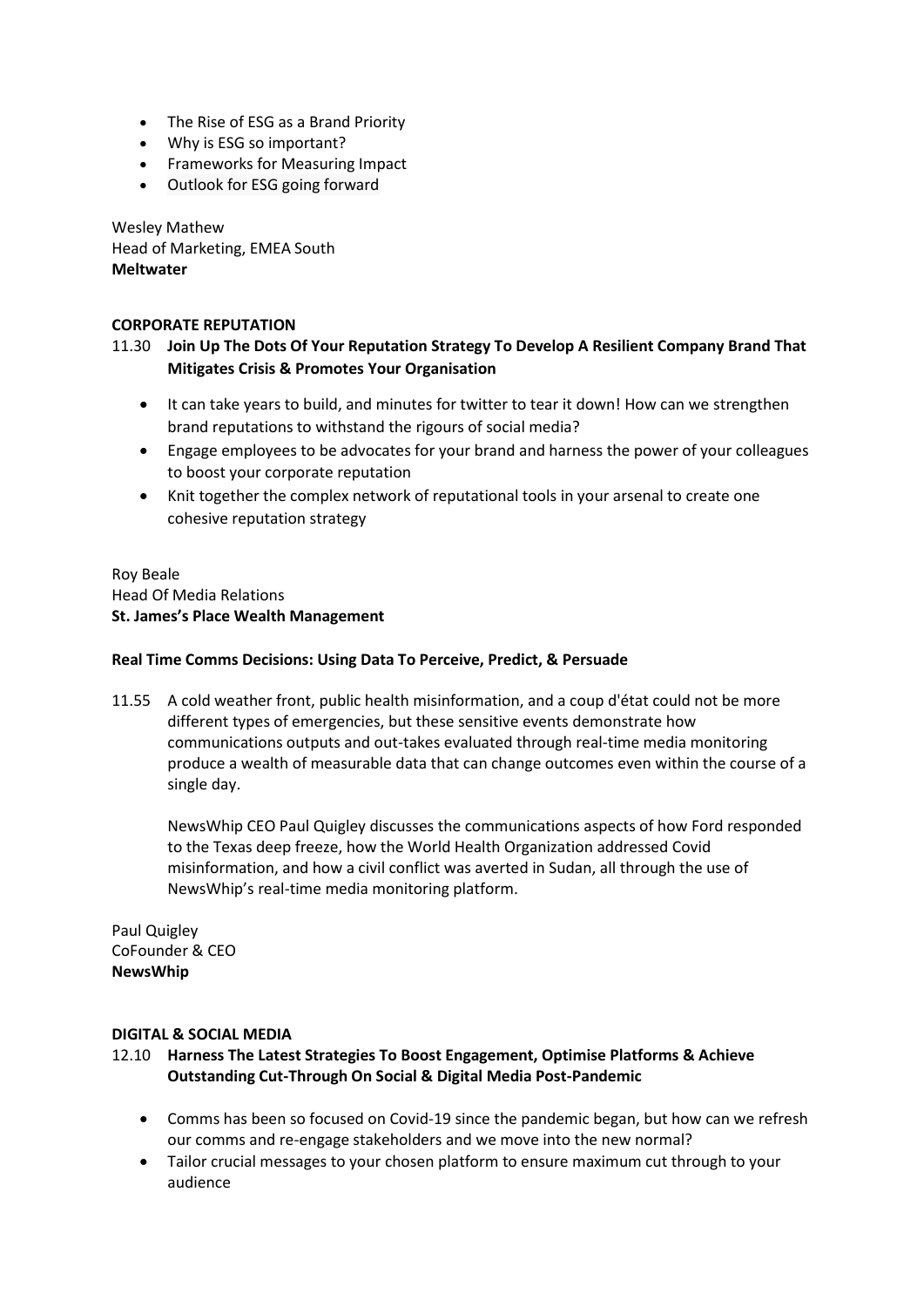- How can we help senior leaders unlock the power of their own social media presence to drive top-down cohesion in your corporate comms?
- Tips for creating a steady stream of social media content

Daniel Valentine Policy Director **All-Party Parliamentary Group for Housing Market & Housing Delivery**

# 12.35 **Critical Hours Comms – Fireside Chat**

Andrea Riepe Global Head of Issue & Crisis Management **Reckitt**

12.50 AM Co-Chairs' Closing Remarks

13.00 Lunch For Delegates, Speakers & Partners

### 13.30 **Informal Peer-To-Peer Discussions**

a) Government Relations

George Robinson Head of UK Government Relations **Trainline**

b) Budget Comms

James Tomlinson Director Public Relations & Employee Communications International **Avis Budget Group**

c) Collaboration In Crisis Comms

Sandeep Dhillon Senior Manager Media Relations **DP World**

d) New Tech Advances

Mike Scott Global Head of External Communications & Marketing **Hitachi Rail**

e) Building A Corp Comms Function

Sonia Bastian Head of Global Corporate Communications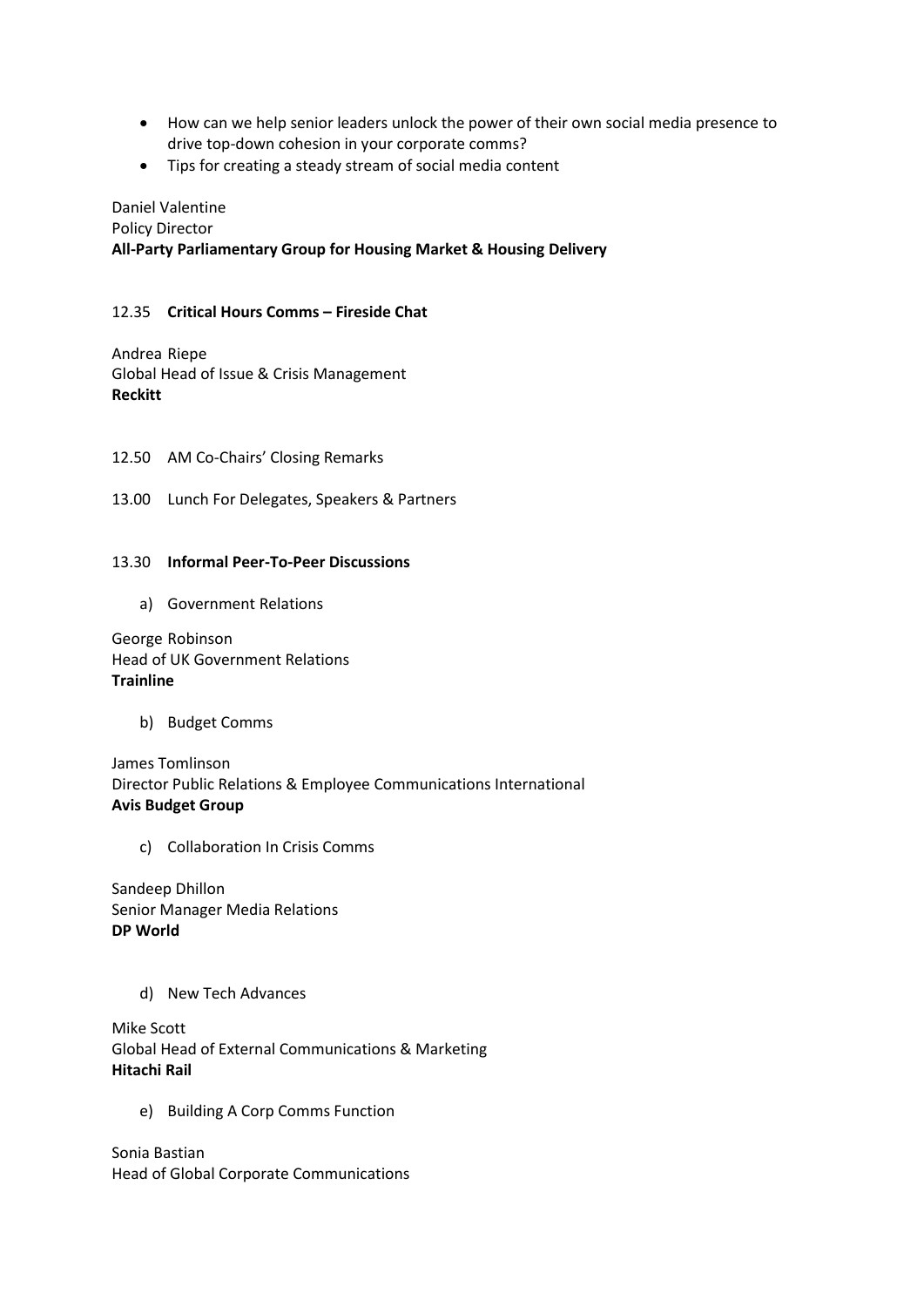### **William Grant & Sons**

#### 14.00 **Afternoon Co-Chairs' Opening Remarks**

Julian Hunt Vice President, Public Affairs, Communications & Sustainability, GB, Norway & Sweden **Coca-Cola Europacific Partners**

Sonia Bastian Head of Global Corporate Communications **William Grant & Sons**

#### **COMMUNICATING THROUGH UNCERTAINTY – PANEL DISCUSSION**

# 14.15 **Communicate With Conviction During Uncertain Times To Inspire Confidence & Retain Engagement Throughout Stakeholder Networks**

- The pandemic has proven that events are never fully under our control, so how can we effectively communicate with conviction when uncertainty is the only certainty?
- Strike the critical balance between reactive and proactive messaging when times are uncertain
- What effective tactics can maintain and build stakeholder trust and confidence in periods of uncertainty and change

Lesley Woods Chief Communications Officer External Campaigns **UK Ministry of Defence**

Stephanie Boyle Global Head of Corporate & Industry Communications **Skyscanner**

Alexandra Hodges Head Of Corporate Communications & Public Affairs **Help for Heroes**

Mark Moulding Head of External Communications **AQA**

Jeff Perkins Commercial Director **Onclusive**

### 14.55 **Communication Strategies For Hybrid Work Success**

Creating an effective communication strategy in a hybrid work environment remains an ongoing challenge, within your team, and across your organization. How do we start adapting our teams to work best in this environment while continuing to offer an employee experience that engages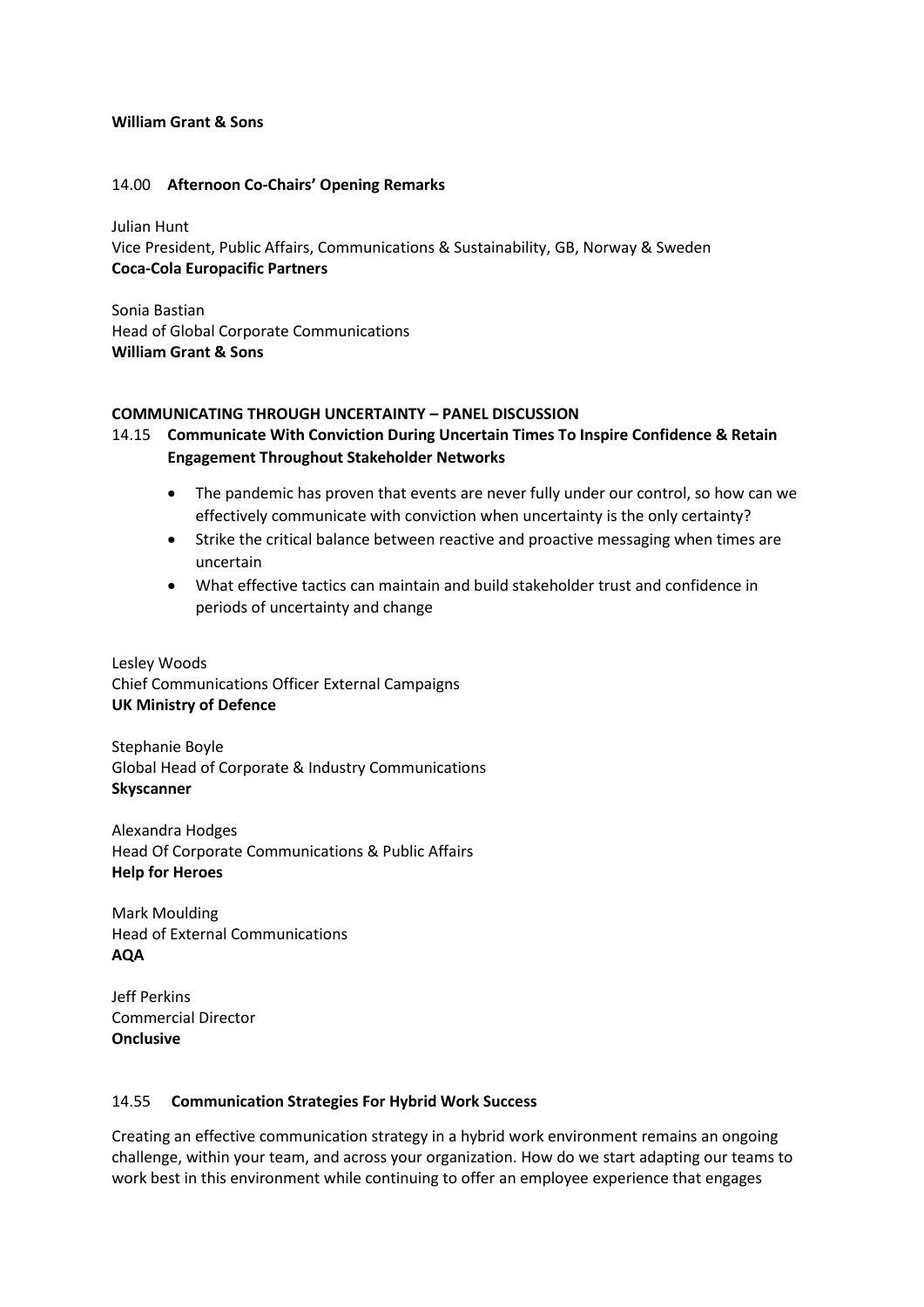everyone?

In this session you will learn:

Benefits and impact of a successful hybrid experience Tips on how managers can use communication to unify culture, regardless of work location How to create a successful hybrid employee experience

Dan Brayshaw Sales Director Northern Europe **LumApps**

#### **ESG COMMS – PANEL DISCUSSION**

# 15.10 **Ensure Your ESG Programme Is Heard Loud & Clear Through Effective Comms Strategies That Boost Reputations & Highlight Key Business Values**

- ESG is becoming ever more business critical, so how can ESG strategy and comms be moved to the top of senior leaders priorities?
- Younger generations are more focused on ethics than ever before, so how can you stand out as an ESG leader through engaging comms and attract the leaders of tomorrow to your business?
- How can ESG strategy boost the purpose, values and culture of your organisation, closing the gap between communicating ambition and driving action?

Richard Farnsworth Corporate External Communications Director **BT**

Carly O'Donnell Head Of Corporate Communication **The Royal Mint**

Nicola Green Chief Communications & Corporate Affairs Officer **Virgin Media O2**

Sarah Bradley Head Downstream Corporate Relations, Policy & Advocacy **Shell**

Paul Wheeler Director of Corporate Communications, UK/Ireland & European Media Strategy Director **Kellogg Company**

Pete Ashcroft Global Strategy Director **Media Zoo**